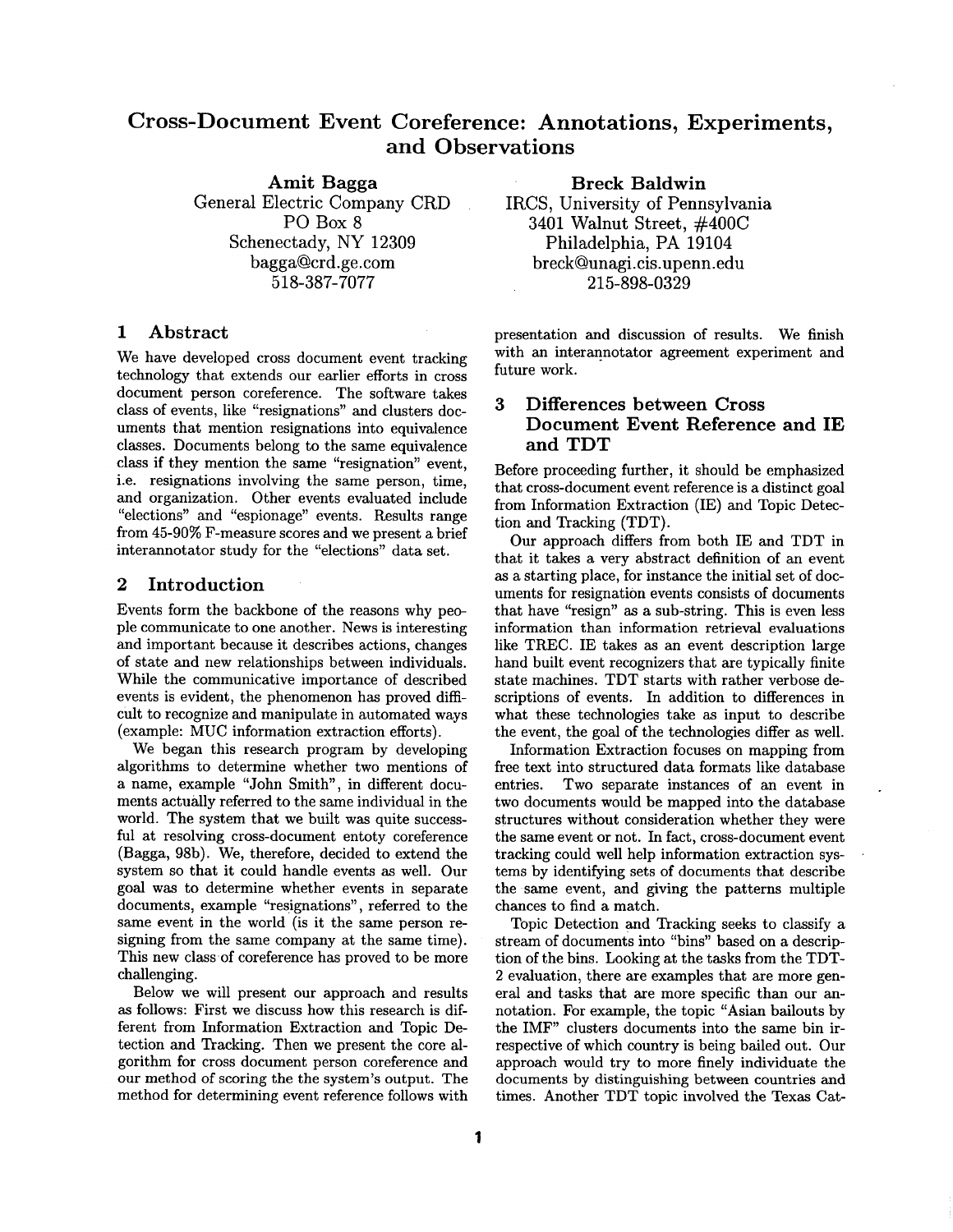*John Perry, of Weston Golf Club, announced his resignation yesterday. He was*  the *President of the Massachusetts Golf Association. During his two years in ofrice, Perry guided the MGA into a closer relationship with* the *Women's Golf Association of Massachusetts.* 

Figure 2: Extract from doc.36



Figure 3: Coreference Chains for doc.36

tlemen's Association lawsuit against Oprah Winfrey. Given "lawsuits" as an event, we would seek to put documents mentioning that lawsuit into the same equivalent class, but would also form equivalence classes of for other lawsuits. In addition, our eventual goal is to provide generic cross-document coreference for all entities/events in a document i.e. we want to resolve cross-docuemtn coreferences for all entities and events mentioned in a document. This goal is significantly different from TDT's goal of classifying a stream of documents into "bins".

## 4 Cross-Document Coreference for **Individuals**

The primary technology that drives this research is cross-document coreference. Until recently, crossdocument coreference had been thought to be a hard problem to solve (Grishman, 94). However, preliminary results in (Bagga, 98a) and (Bagga, 98b) show that high quality cross-document coreference is achievable.

Figure 1 shows the architecture of the crossdocument system built. Details about each of the main steps of the cross-document coreference algorithm are given below.

- First, for each article, the within document coreference module of the University of Pennsylvania's CAMP system is run on that article. It produces coreference chains for all the entities mentioned in the article. For example, consider the two extracts in Figures 2 and 4. The coreference chains output by CAMP for the two extracts are shown in Figures 3 and 5.
- Next, for the coreference chain of interest within each article (for example, the coreference chain

*Oliver "Biff" Kelly of Weymouth succeeds John Perry as president of the Massachusetts Golf Association. "We will have continued growth in the* future," *said Kelly, who will serve for two years. "There's been a lot of changes and* there *will* be *continued changes as we head into the year 2000."* 

Figure 4: Extract from doc.38



Figure 5: Coreference Chains for doc.38

that contains "John Perry"), the Sentence Extractor module extracts all the sentences that contain the noun phrases which form the coreference chain. In other words, the SentenceExtractor module produces a "summary" of the article with respect to the entity of interest. These summaries are a special case of the query sensitive techniques being developed at Penn using CAMP. Therefore, for doc.36 (Figure 2), since at least one of the three noun phrases ("John Perry," "he," and "Perry") in the coreference chain of interest appears in each of the three sentences in the extract, the summary produced by SentenceExtractor is the extract itself. On the other hand, the summary produced by SentenceExtractor for the coreference chain of interest in doc.38 is only the first sentence of the extract because the only element of the coreference chain appears in this sentence.

Finally, for each article, the VSM-Disambiguate module uses the summary extracted by the SentenceExtractor and computes its similarity with the summaries extracted from each of the other articles. The VSM-Disambiguate module uses a standard vector space model (used widely in information retrieval) (Salton, 89) to compute the similarities between the summaries. Summaries having similarity above a certain threshold are considered to be regarding the same entity.

## **4.1 Scoring**

In order to score the cross-document coreference chains output by the system, we had to map the cross-document coreference scoring problem to a within-document coreference scoring problem. This was done by creating a meta document consisting of the file names of each of the documents that the system was run on. Assuming that each of the doc-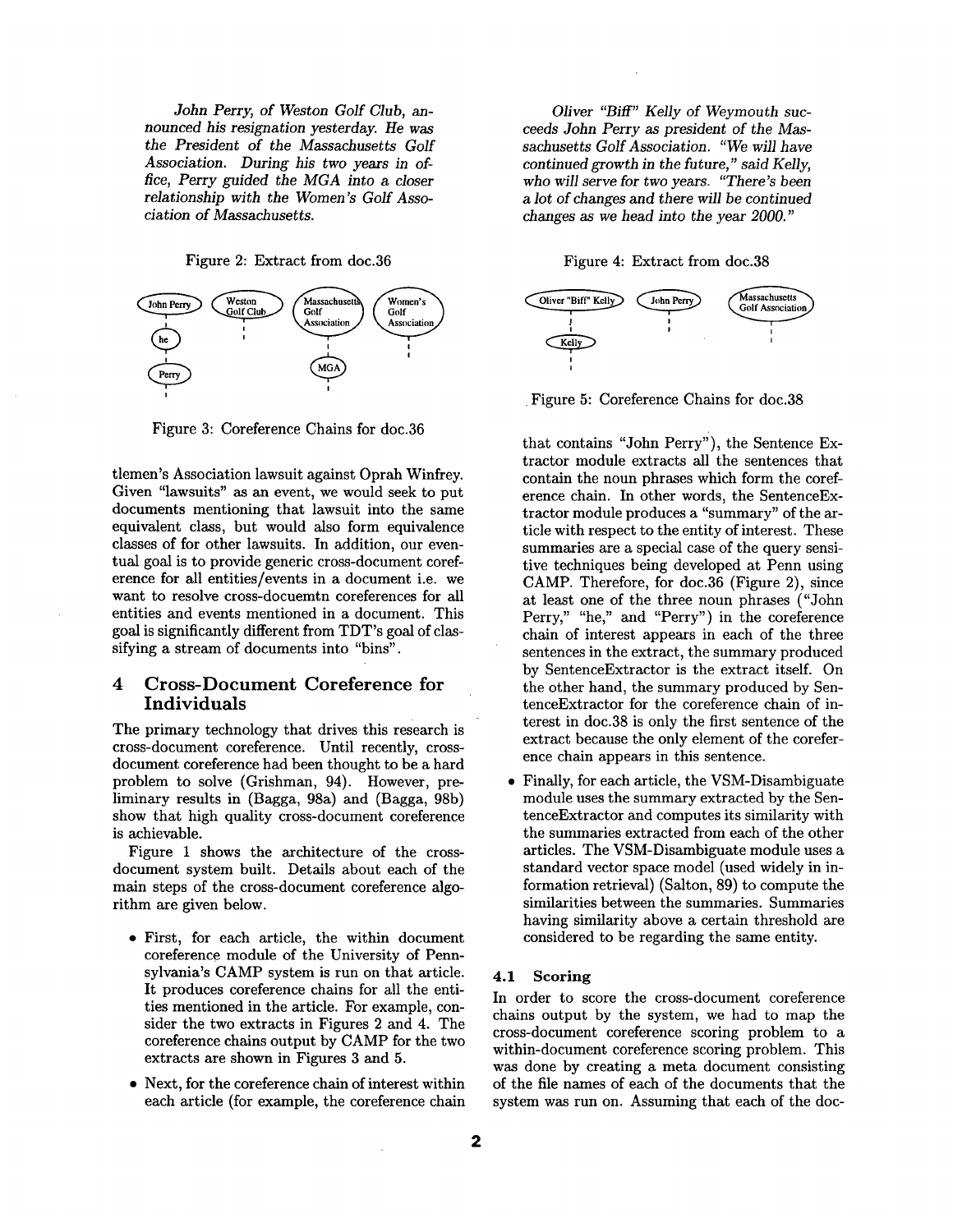

Figure 1: Architecture of the Cross-Document Coreference System

uments in the data sets was about a single entity, or about a single event, the cross-document coreference chains produced by the system could now be evaluated by scoring the corresponding within-document coreference chains in the meta document.

We used two different scoring algorithms for scoring the output. The first was the standard algorithm for within-document coreference chains which was used for the evaluation of the systems participating in the MUC-6 and the MUC-7 coreference tasks. This algorithm computes precision and recall statistics by looking at the number of links identified by a system compared to the links in an answer key.

The shortcomings of the MUC scoring algorithm when used for the cross-document coreference task forced us to develop a second algorithm - the B-CUBED algorithm - which is described in detail below. Full details about both these algorithms (including the shortcoming of the MUC scoring algorithm) can be found in (Bagga, 98).

## 4.1.1 The B-CUBED Algorithm

For an entity, i, we define the precision and recall with respect to that entity in Figure 6.

The final precision and recall numbers are computed by the following two formulae:

Final Precision = 
$$
\sum_{i=1}^{N} w_i * Precision_i
$$

$$
Final Recall = \sum_{i=1}^{N} w_i * Recall_i
$$

where  $N$  is the number of entities in the document, and  $w_i$  is the weight assigned to entity i in the document. For the results discussed in this paper, equal weights were assigned to each entity in the meta document. In other words,  $w_i = \frac{1}{N}$  for all i.

## **5 Cross-Document** Coreference for Events

In order to extend our systems, as described earlier, so that it was able to handle events, we needed to figure out a method to capture all the information about an event in a document. Previously, with named entities, it was possible to use the withindocument coreference chain regarding the entity to extract a "summary" with respect to that entity. However, since CAMP does not annotate withindocument coreference chains for events, it was not possible to use the same approach.

The updated version of the system builds "summaries" with respect to the event of interest by extracting all the sentences in the article that contain either the verb describing the event or one of its nominalizations. Currently, sentences that contain synonyms of the verb are not extracted. However', we did conduct an experiment (described later in the paper) where the system extracted sentences con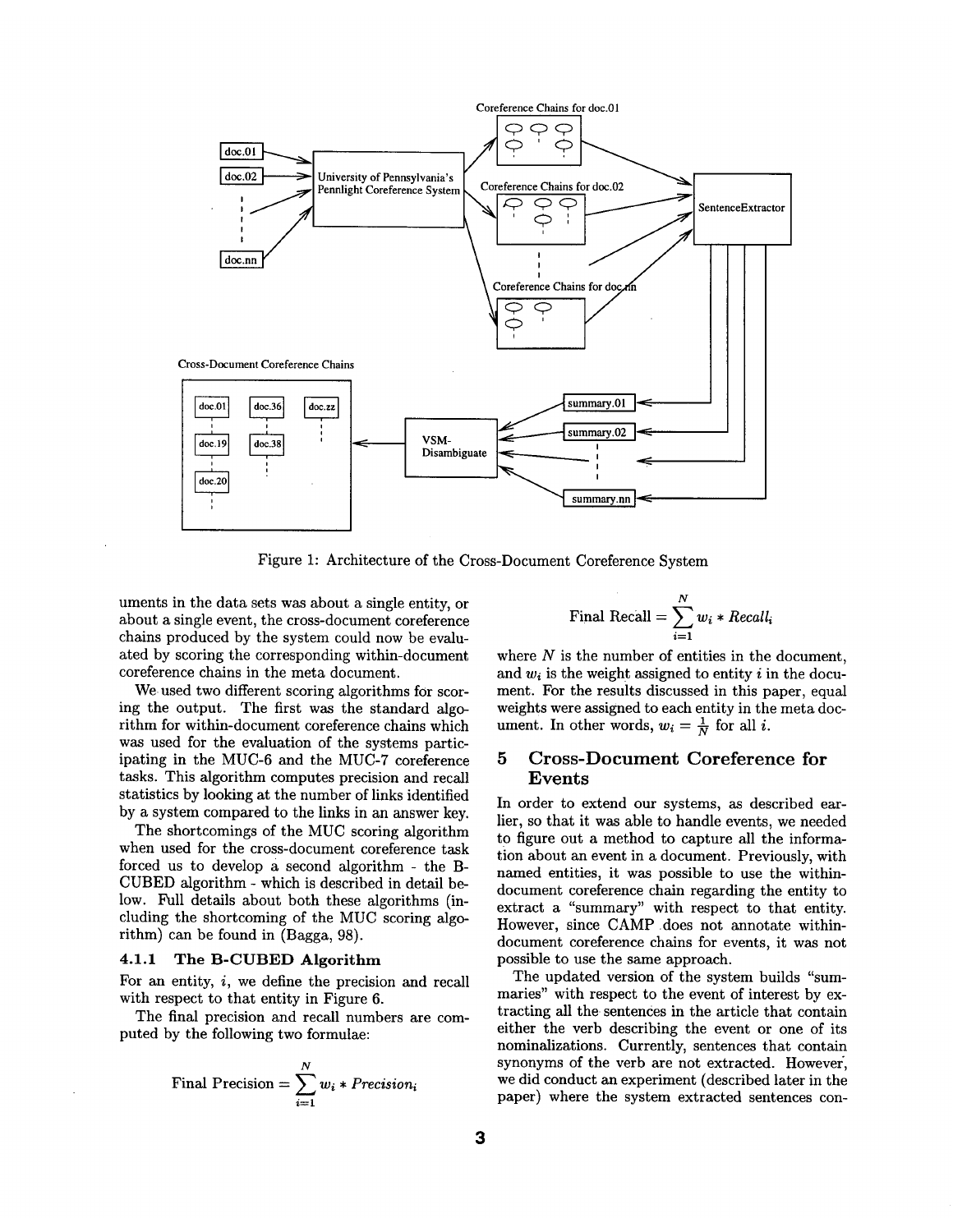taining one of three pre-specified synonyms to the verb.

The new version of the system was tested on several data sets.

#### **5.1 Analysis of Data**

Figure 7 gives some insight into the data sets used for the experiments described later in the paper. In the figure, Column 1 shows the number of articles in the data set. The second column shows the average number of sentences in the summary for the entity/event of interest constructed for each article. Column 3 shows, for each summary, the average number of words that were found in at least one other summary (in the same data set). The conditions when measuring the overlap should be noted here:

- the summaries are filtered for stop words
- all within-document coreference chains passing through the summaries are expanded and the resulting additional noun phrases are attached to the summaries

The fourth column shows for each such overlapping word, the average number of summaries (in the same data set) that it is found in. Column 5 which is the product of the numbers in Columns 3 and 4 shows, for each summary, the average number of summaries, in the data set, it shares a word with (the amount of overlap). We hypothesize here that the higher the amount of overlap, the higher is the ambiguity in the domain. We will return to this hypothesis later in the paper.

Figure 7 shows that the "resign" and the "espionage" data sets are remarkably similar. They have very similar numbers for the number of sentences per summary, the average number of overlapping words per summary, and the average number of summaries that each of the overlapping words occur in. A closer look at several of the summaries from each data set yielded the following properties that the two data sets shared:

- The summaries usually consisted of a single sentence from the article.
- The "players" involved in the events (people, places, companies, positions, etc.) were usually referenced in the sentences which were in the summaries.

However, the "election" data set is very different from the other two sets. This data set has almost twice as many sentences per summary (2.38). In addition, the number of overlapping words in each summary is also comparatively high although the average number of summaries that an overlapping words occurs in is similar to that of the other two data sets. But, "elections" has a very high overlap



Figure 8: Results for the "John Smith" data set using the MUC scorer



Figure 9: Results for the "John Smith" data set using the B-CUBED scorer

number (22.41) which is about 30% more than the other data sets. From our hypothesis it follows that this data set is comparatively much more ambiguous; a fact which is verified later in the paper.

Assuming our hypothesis is true, the overlap number also gives an indication of the optimal threshold which, when chosen, will result in the best precision and recall numbers for the data set. It seems a reasonable conjecture that the optimal threshold varies inversely with the overlap number i.e. the higher the overlap number, the higher the ambiguity, and lower the optimal threshold.

## **5.2 Experiments and Results**

We tested our cross-document coreference system on several data sets. The goal was to identify crossdocument coreference chains about the same event.

Figures  $8 - 15$  shows the results from the experiments we conducted. For each experiment conducted, the following conditions hold: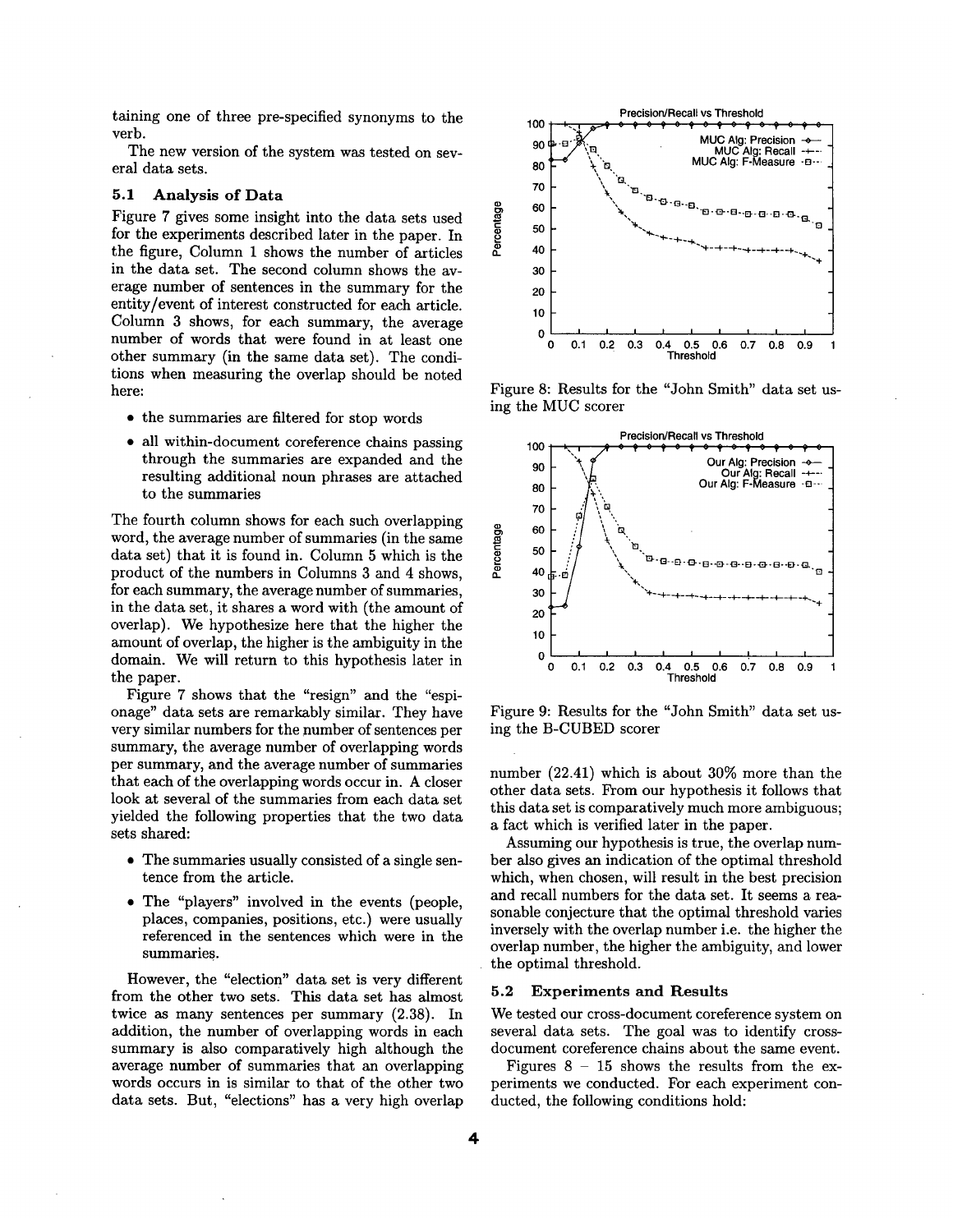

Figure 10: Results for the "resign" data set using the MUC scorer



Figure 11: Results for the "resign" data set using the B-CUBED scorer

- Figure 7 shows, for each data set, the number of articles chosen for the experiment.
- All of the articles in the data sets were chosen randomly from the 1996 and 1997 editions of the New York Times. The sole criterion used when choosing an article was the presence/ absence of the event of interest in the data set. For example, an article containing the word "election" would be put in the elections data set.
- The answer keys for each data set were constructed manually, although scoring was automated.

Figure 16 shows for each data set, the optimal threshold, and the best precision, recall, and F-Measure obtained at that threshold.

#### **5.3 Analysis of Results**

We had mentioned earlier that we expected the optimal threshold value to vary inversely with the over-



Figure 12: Results for the "elections" data set using the MUC scorer



Figure 13: Results for the "elections" data set using the B-CUBED scorer

lap number. Figure 16 verifies this - the optimal thresholds decline for the "espionage", "resign", and the "election" data sets (which have increasing overlap numbers). In addition, the results for the "election" data set also verify our hypothesis that data sets with large overlap numbers are more ambiguous.

There are several different factors which can affect the performance of the system. We describe some of the more important ones below.

#### expansion of **coreference chains:** Expanding

- the coreference chains that pass through the sentences contained in a summary and appending the coreferent noun phrases to the summary results in approximately a 5 point increase in F-Measure for each data set.
- **use of synonyms:** For the "election" data set, the use of three synonyms (poll, vote, and campaign) to extract additional sentences for the summaries helped in increasing the performance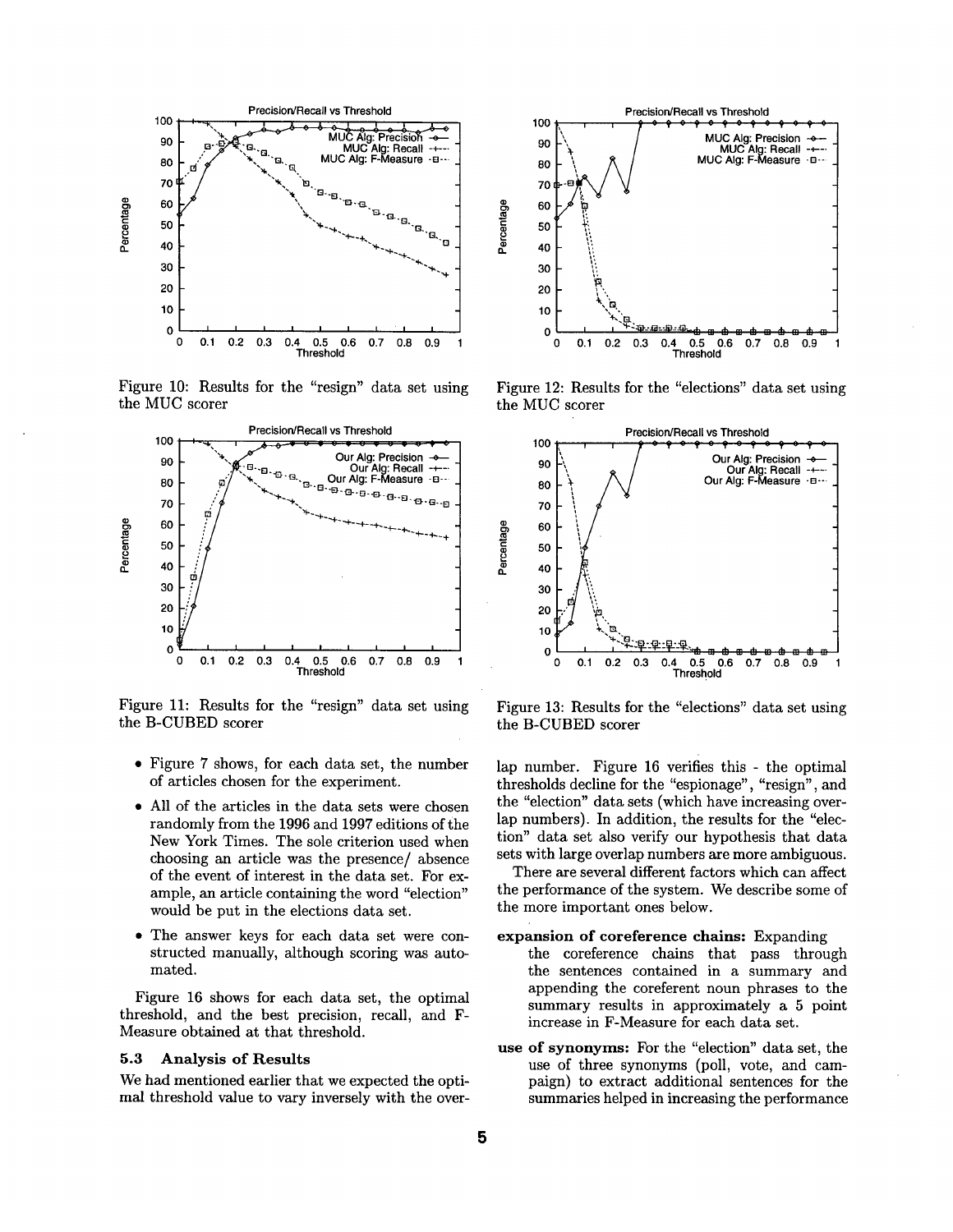

Figure 14: Results for the "espionage" data set using the MUC scorer



Figure 15: Results for the "espionage" data set using the B-CUBED scorer

of the system by 3 F-measure points. The resulting increase in performance implies that the sentences containing the term "election" did not contain sufficient information for disambiguating all the elections. Some of the disambiguation information (example: the "players" involved in the event) was mentioned in the additional sentences. This also strengthens our observation that this data set is more comparatively more ambiguous.

presence of a **single, large** coreference chain: The presence of a single, large cross-document coreference chain in the test set affects the performance of a system with respect to the scoring algorithm used. For example, the "election" data set consisted of a very large coreference chain - the coreference chain consisting of articles regarding the 1996 US General (Congressional and Presidential) elections. This chain consisted of 36 of the 73 links in the data set. The B-CUBED algorithm penalizes systems severely for precision and recall errors in such a scenario. The difference in the results reported by the two scoring algorithms for this data set is glaring. The MUC scorer reports a 71 point F-Measure while the B-CUBED scorer reports only a 43 point F-Measure.

## **5.4 The "election" Data Set**

Since the results for the "election" data set were significantly lower than other results, we decided to analyze this data set in more detail. The following factors makes this data set harder to deal with:

- presence of sub-events: The presence of subevents that correspond to a single event makes the task harder. The "election" data set often mentioned election events which consisted of more than one actual election. For example, the data set contained articles which mentioned the 1996 US General Elections which comprised of the US Congressional elections and the US Presidential elections. In addition, there were articles which only mentioned the sub-elections without mentioning the more general event.
- "players" are **the same:** Elections is one event where the players involved are often the same. For example, elections are about the same positions, in the same places, and very often involving the same people making the task very ambiguous. Very often the only disambiguating factor is the year (temporal information) of the election and this too has to be inferred. For example, articles will mention an election in the following ways: "the upcoming November elections," "next years elections," "last fall's elections," etc.
- **descriptions** are very similar: Another very important factor that makes the "elections" task harder is the fact that most election issues (across elections in different countries) are very similar. For example: crime rates, inflation, unemployment, etc.

#### 6 Interannotator Agreement

When comparing machine performance against a human annotation, it is important to understand how consistently two humans can perform the same task. If people cannot replicate one other, then there may be serious problems with the task definition that question the wisdom of developing automated methods for the task.

Both authors independently annotated the "elections" data set with no agreed upon annotation standard in contrast to how data sets were annotated in the MUC-6/7 coreference task. Instead, we used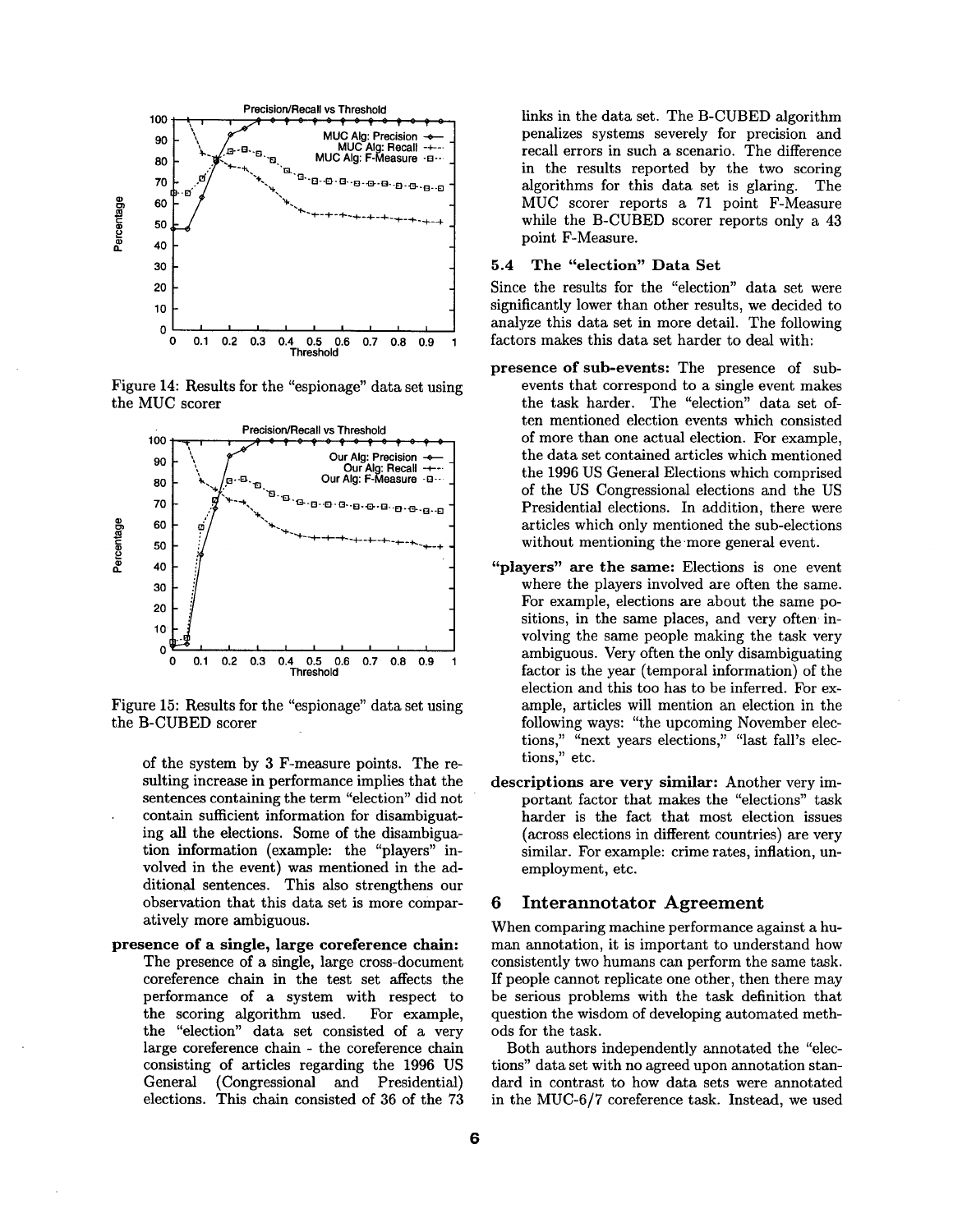whatever mutual understanding we had on what the goal of our annotation was from phone calls over the course of a few months. We did not develop an annotation standard because we have not considered a sufficiently broad range of events to write down necessary and sufficient conditions for event coreference. For now our understanding is:

Any two events are in the same equivalence class if they are of the same generic class, ie "elections" or "resignations", and the principle actors, entities, and times are the same.

This definition does not cover the specificity of event descriptions, i.e. the difference between the general November 96 elections and a particular election in a district (at the same time). We left this decision up to human judgment rather than trying to codify the decision at this early stage.

Interannotator agreement was evaluated in two phases, a completely independent phase and a consensus phase where we compared annotations and corrected obvious errors and attentional lapses but allowed differences of opinion when there was room for judgment. The results for the completely independent annotation were 87% precision and 87% recall as determined by treating one annotation as truth and the other as a systems output with the MUC scorer. Perfect agreement between the annotators would result in 100% precision and recall. These results are quite high given the lack of a clear annotation standard in combination with the ambiguity of the task.

After adjudication, the agreement increased significantly to 95% precision and recall which indicates that there was genuine disagreement for 5% of the links found across two annotators. Using the B-CUBED scorer the results were 80% for the independent case and 93% for the consensus phase. These figures establish an upper bound on possible machine performance and suggest that cross document event coreference is a fairly natural phenomenon for people to recognize.

## **7 Future Research**

The goal of this research has been to gain experience in cross document reference across a range of entities/events. We have focused on simple techniques (the vector space model) over rich data structures (within document coreference annotated text) as a means to better understanding of where to further explore the phenomenon.

It is worth exploring alternatives to the vector space model since there are areas where it could be improved. One possibility would be to explicitly identify the individuating factors of events, i.e. the "players" of an event, and then individuate by comparing these factors. This would be particularly helpful when there is only one individuating factor

like a date that differentiates two events.

The benefit of cross document entity reference centers around novel interfaces to large data collections, so we are focusing on potential applications that include link visualization (Bagga, 98c), question answering, and multi-document summarization.

## 8 Conclusions

We have shown that it is possible to extend our earlier work with cross document person reference to include cross document event reference. This is achieved by using the vector space model to form equivalence classes of "summaries" about the events in question. These summaries are generated by including sentences that have coreference into the core event sentence as well as sentences that fit within a synonymy class for the event in question. Our results are encouraging with performance ranging from 45% f-score to 90% f-score. We also have established that human annotators agree on cross document event reference around 95% of the time.

## References

- Bagga, Amit, and Breck Baldwin. Algorithms for Scoring Coreference Chains. *Proceedings of the Linguistic Coreference Workshop at The First International Conference on Language Resources and Evaluation,* May 1998.
- Bagga, Amit, and Breck Baldwin. How Much Processing is Required for Cross-Document Coreference? *Proceedings of the Linguistic Coreference Workshop at The First International Conference on Language Resources and Evaluation,* May 1998.
- Bagga, Amit, and Breck Baldwin. Entity-Based Cross-Document Coreferencing Using the Vector Space Model. In *Proceedings of the 36th Annual Meeting of the Association for Computational Linguistics and the 17th International Conferende on Computational Linguistics* (COLING-ACL'98), pp. 79-85, August 1998.
- Bagga, Amit, and Breck Baldwin. Coreference as the Foundations for Link Analysis Over Free Text Databases. In *Proceedings of the COLING-A CL'98 Content Visualization and Intermedia Representations Workshop* (CVIR'98), pp. 19-24, August 1998.
- Grishman, Ralph. Whither Written Language Evaluation?, *Proceedings of the Human Language Technology Workshop,* pp. 120-125, March 1994, San Francisco: Morgan Kaufmann.
- Salton, Gerard. AUtomatic Text Processing: The Transformation, Analysis, and Retrieval of Information by Computer, 1989, Reading, MA: Addison-Wesley.